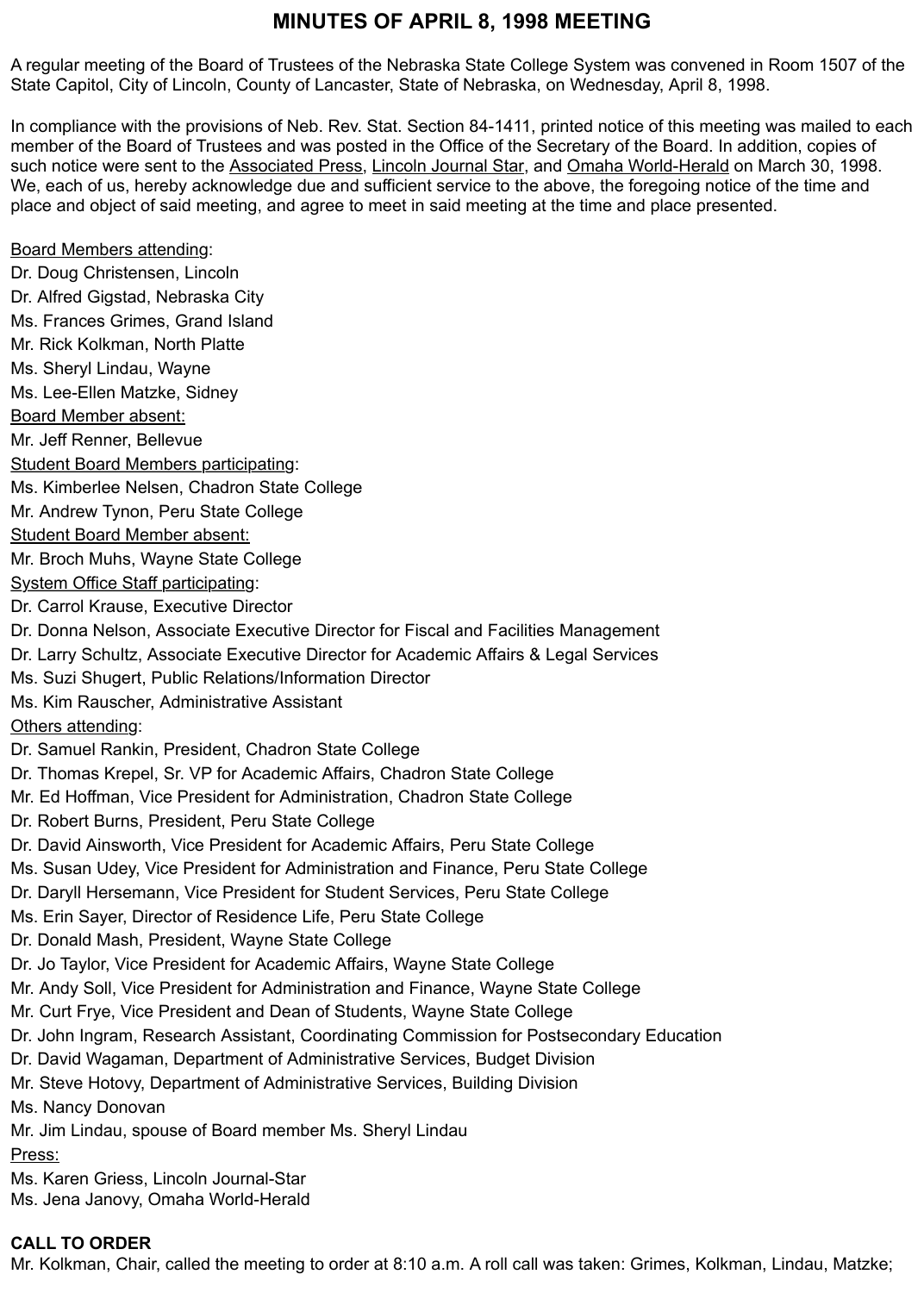and Tynon were present. Christensen and Gigstad arrived after roll call was taken. Renner, Muhs and Nelsen were absent.

# **EXECUTIVE SESSION**

Ms. Grimes moved and Ms. Matzke seconded a motion to go into executive session at 8:10 a.m. for the purpose of discussing personnel and teaching excellence award issues. Grimes, Kolkman, Lindau, Matzke; and Tynon voted aye. Motion carried.

Ms. Grimes moved and Ms. Lindau seconded a motion to go out of executive session at 8:25 a.m. Christensen, Gigstad, Grimes, Kolkman, Lindau, Matzke; and Tynon voted aye. Motion carried.

# **CALL TO ORDER**

Mr. Kolkman, Chair, called the public session to order at 8:35 a.m. A roll call was taken: Christensen, Gigstad, Grimes, Kolkman, Lindau, Matzke; Nelsen and Tynon were present. Renner and Muhs were absent.

#### **APPROVAL OF THE AGENDA**

Ms. Matzke moved and Ms. Grimes seconded a motion to approve the agenda with the following changes: withdraw item 5.B.(9) Chadron State College, Miller Hall Construction Bids; and add Health Insurance Options under Information Items. Christensen, Gigstad, Grimes, Kolkman, Lindau, Matzke; Nelsen and Tynon voted aye. Motion carried.

## **PUBLIC COMMENTS**

None

## **APPROVAL OF MINUTES FROM THE FEBRUARY 26, 1998 MEETING**

Ms. Grimes moved and Ms. Matzke seconded a motion to approve the minutes of the February 26 meeting. Christensen, Gigstad, Grimes, Kolkman, Lindau, Matzke; Nelsen and Tynon voted aye. Motion carried.

# **NEW BUSINESS** -- **CONSENT AGENDA**

**Personnel Recommendations Affirmative Action Statements Grant Applications and Awards**

# **CSC -- Teacher Mentoring via Technology Grant Application**

Funding Source: Newblom Foundation

Amount Requested: \$2,250

Funding Period: 8/1/98 - 7/31/99

This grant application would provide funds to establish a teacher mentoring program for first year novice teachers in the Chadron State College service region.

# **CSC -- Community/School Revitalization Grant Application**

Funding Source: Nebraska Department of Economic Development

Amount Requested: \$15,000

Funding Period: 7/1/98 - 6/30/99

This grant application would provide funds to enhance the economy and quality of life in the communities of Ainsworth, Bassett, Springview and Stuart by designing and stimulating cooperative action plans among leaders, school personnel and youth.

# **CSC -- Wetland Education: Lake Pontchartrain Grant Application**

Funding Source: Lake Pontchartrain Basin Foundation

Amount Requested: \$24,634

# Funding Period: 3/1/98 - 11/30/98

This grant application would provide funds to offer four workshops that provide basic ecological concepts, technological skills and methods of interpretation necessary for assessing wetland and upland habitat change in the Shell Beach and Mississippi River Gulf Outlet, Lake Pontchartrain, Louisiana. Workshops would address a cut channel and hurricane effects on wetlands using aerial photography, satellite imagery, wetland maps and would introduce traditional mapping technology into the classroom.

# **CSC -- Mari Sandoz Center Planning Grant Application**

Funding Source: Partnership for Economic Development (LB 144 - 1995)

Amount Requested: \$25,000

Funding Period: 7/1/98 - 6/30/99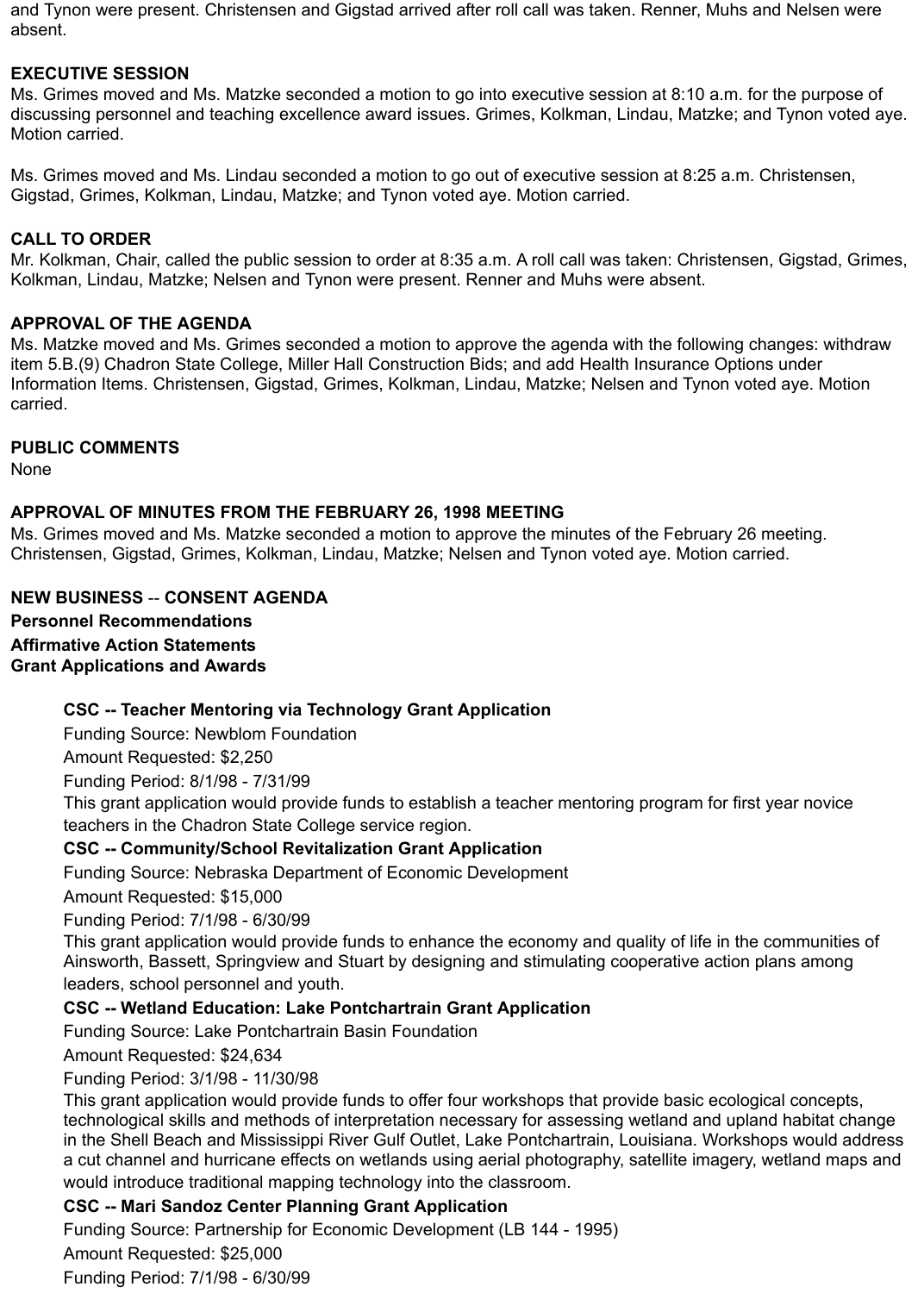This grant application would provide funds to create a planning/coordinator position which in turn will create a plan to launch a fund drive to create the Mari Sandoz Center.

Grant would include indirect cost funds for the college=s use

Grant would require state matching funds of \$6,250 for employee benefits

Grant would require in-kind funds of \$2,600 (secretarial), \$200 (photocopying), \$800 (mailing and postage),

\$1,600 (equipment), \$600 (telephone), \$2,000 (travel), \$1,800 (office space).

Grant would fund 1.0 new FTE

# **CSC -- Post Playhouse Grant Application**

Funding Source: U.S. West

Amount Requested: \$5,000

Funding Period: 5/16/98 - 8/21/98

This grant application would provide funds to support the summer theatre program.

# **CSC -- Galaxy Series: Native American Day Cultural Celebration Grant Application**

Funding Source: U.S. West

Amount Requested: \$6,500

Funding Period: 10/12-13/98

This grant application would provide funds for multicultural programming for the Galaxy Series: Celebration of Native American Day.

Grant would require in-kind funds of \$200 (housing), \$200 (workshop materials), \$500 (marketing), \$100 (postage), \$300 (reception), \$500 (administrative)

Grant would require state maintenance of effort.

# **CSC -- Wounded Knee Workshop Grant Application**

Funding Source: Newblom Foundation

Amount Requested: \$620.55

Funding Period: 6/98 - 8/98

This grant application would provide funds for Dr. David Scott to enrich his Wounded Knee workshop during the summer.

# **CSC -- Newblom Graphic Arts Equipment Request Grant Application**

Funding Source: Newblom Foundation

Amount Requested: \$1,820

Funding Period: 1998

This grant application would provide funds to purchase larger monitors for use in Graphic Arts and enable students to learn more efficiently.

Grant would require state matching funds.

# **CSC -- Wetland Education: Cape Hatteras Lookout Point Grant Award**

Funding Source: NASA-Ames/National Wetlands Research Center: USGS

Amount Awarded: \$16,000

Funding Period: 4/1/98 - 3/31/99

This grant will provide funding for two workshops that provide basic ecological concepts, technology skills and methods of interpretation necessary for assessing wetland and upland habitat change in the Cape Hatteras-Lookout Point, North Carolina area. Workshops will explore human and natural impacts on a barrier reef using aerial photography, satellite imagery and introduce traditional mapping technology into the classroom.

Grant will include indirect cost funds for the college=s use.

Restrictions are imposed by regulation on claiming indirect costs.

# **WSC -- NBDC 1998 Grant Award**

Funding Source: U.S. Small Business Administration through UNO subcontract

Amount Awarded: \$51,000

Funding Period: 1/1/98 - 12/31/98

This grant will provide funding for the continuation of the Nebraska Business Development Center at Wayne State College for 1998. Funding is provided to the University of Nebraska at Omaha from the Small Business Administration. Funding will provide for the Director and 2-time Secretary=s salary and benefits as well as for travel and office supplies.

Grant will require state matching funds.

# **WSC -- Northeast Nebraska Math and Science Coalition Grant Award**

Funding Source: National Science Foundation through a subcontract with UNL Amount Awarded: \$2,000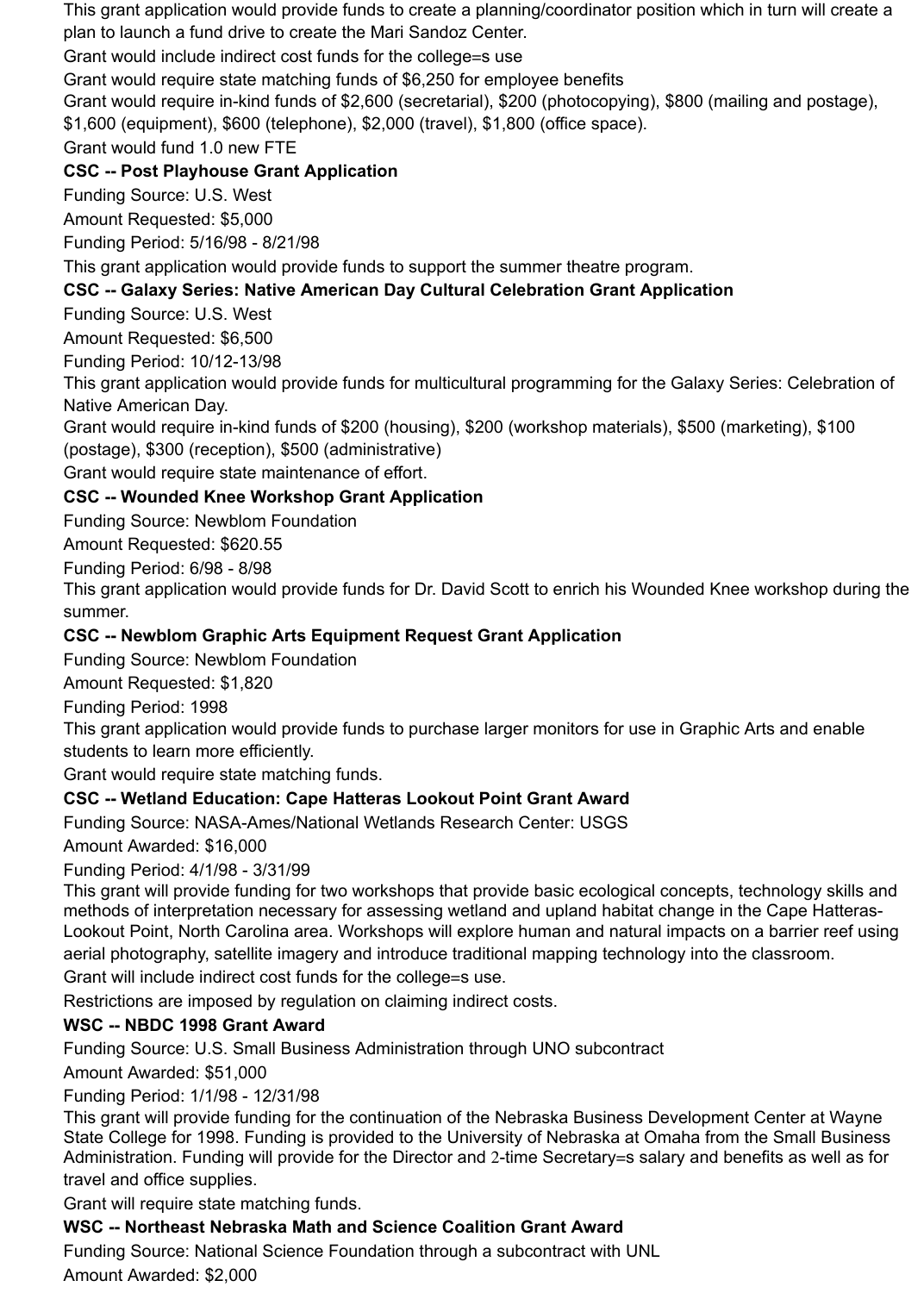Funding Period: 10/1/97 - 9/30/98

This grant will provide funding for the continuation of the Northeast Nebraska Regional Math and Science Coalition to further support the policy board and its programs.

# **Contracts and Change Orders**

# **CSC -- West Court Apartments**

Contracted Work: Remodel/repair interior Contract Amount: \$13,593 Funding Source: Contingency Maintenance Contractor: Fuller Construction **CSC -- Stadium** Contracted Work: Professional services for stadium expansion Contract Amount: \$9,000 Funding Source: Chadron State College Foundation Contractor: Rex Peterson, Architect **CSC -- Brooks Hall/Edna Work Hall** Contracted Work: Repair north and west entrances Contract Amount: \$10,801 Funding Source: Contingency Maintenance Contractor: Fuller Construction

## **LB309 Allocations**

# **Chadron State College**

Acceptance of \$119,000 for drainage corrections on the south side of the Administration building. Allocation Date 2/5/98 Allocation Amount \$119,000.00 College Contribution 21,000.00 Total Project Cost \$140,000.00

Retrieval of \$1,345.67 for asbestos abatement of Armstrong Gymnasium. Project has been completed. Allocation Date 8/1/96 Allocation Amount \$38,010.00 Amount Retrieved 1,345.67 Total Project Cost \$36,664.33

# **Wayne State College**

Acceptance of \$15,300 for wall stabilization of Benthack Hall Allocation Date 2/5/98 Allocation Amount \$15,300.00 College Contribution 2,700.00 Total Project Cost \$18,000.00

Acceptance of \$148,750 for roof replacement of Rice Auditorium Allocation Date 3/5/98 Allocation Amount \$148,750 College Contribution 26,250 Total Project Cost \$175,000

Retrieval of \$675 for roof repair of Connell Hall. Project completed. Allocation Date 9/6/96 Allocation Amount \$2,125.00 Retrieval Amount 675.00 Total Project Cost \$1,450.00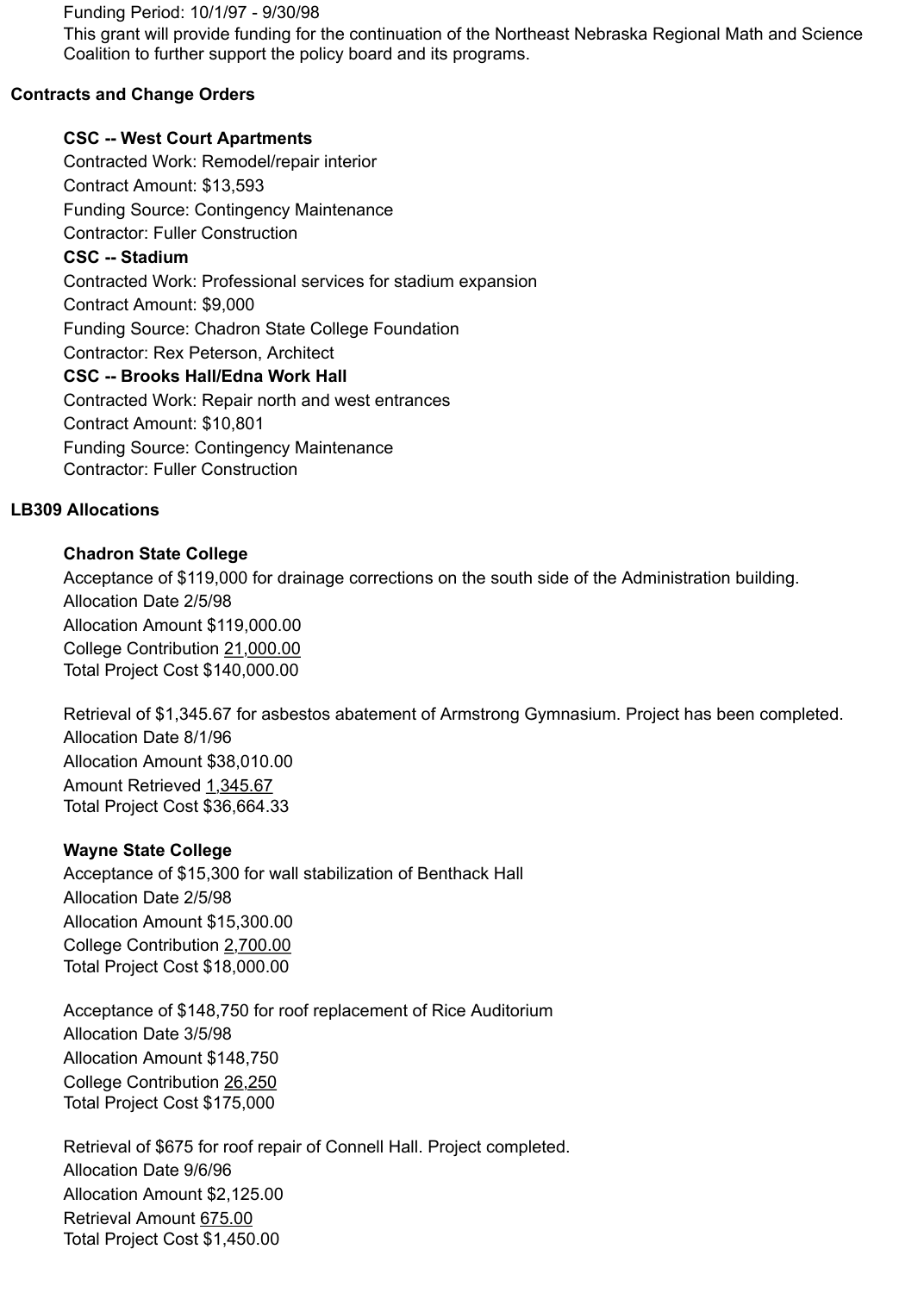#### **Campus Physical Plant Reports**

#### **Bookstore Contracts**

The 1998-99 bookstore contracts submitted by the three State Colleges are as follows:

**Chadron State College** -- Wallace=s Bookstores, Inc. **Peru State College** -- Peru State Advancement, Inc. **Wayne State College** -- Barnes & Noble Bookstores, Inc.

#### **Occupancy and Income Potential Reports**

Dr. Christensen moved and Ms. Grimes seconded a motion to approve the Consent Agenda. Christensen, Gigstad, Grimes, Kolkman, Lindau, Matzke; Nelsen and Tynon voted aye. Motion carried.

#### **SUBCOMMITTEE AGENDA**

# **Academic Affairs, Student Life & Personnel Subcommittee**

#### **Lee-Ellen Matzke, Chair**

#### **Rank Promotion Recommendations**

Ms. Matzke moved and Ms. Grimes seconded a motion to approve the rank promotion recommendations for faculty as submitted by the three State Colleges. Christensen, Gigstad, Grimes, Kolkman, Lindau, Matzke; Nelsen and Tynon

#### voted aye. Motion carried. **CHADRON STATE COLLEGE**

| Barbara Limbach | <b>Assistant Professor to Associate Professor</b> |
|-----------------|---------------------------------------------------|
| Norma Nealeigh  | <b>Assistant Professor to Associate Professor</b> |

# **PERU STATE COLLEGE**

| <b>Richard Clopton</b> | <b>Assistant Professor to Associate Professor</b> |
|------------------------|---------------------------------------------------|
| Tom Klubertanz         | <b>Assistant Professor to Associate Professor</b> |
| Kathryn Rempp          | <b>Assistant Professor to Associate Professor</b> |
| <b>Kelly Asmussen</b>  | Assistant Professor to Associate Professor        |
| Joel Lundak            | <b>Associate Professor to Professor</b>           |
|                        |                                                   |

# **WAYNE STATE COLLEGE**

| <b>Frank Adams</b>    | <b>Associate Professor to Professor</b>           |
|-----------------------|---------------------------------------------------|
| Barbara Black         | <b>Assistant Professor to Associate Professor</b> |
| Joni Boye-Beaman      | Assistant Professor to Associate Professor        |
| <b>Eddie Elfers</b>   | Assistant Professor to Associate Professor        |
| <b>Timothy Garvin</b> | Assistant Professor to Associate Professor        |
| John Fuelberth        | Associate Professor to Professor                  |
| Paul Karr             | <b>Assistant Professor to Associate Professor</b> |
| <b>Richard Keenan</b> | <b>Assistant Professor to Associate Professor</b> |
| <b>Gretch Ronnow</b>  | <b>Assistant Professor to Associate Professor</b> |

#### **Tenure Recommendations**

Ms. Matzke moved and Ms. Grimes seconded a motion to approve the tenure recommendations for faculty as submitted by the three State Colleges. Christensen, Gigstad, Grimes, Kolkman, Lindau, Matzke; Nelsen and Tynon voted aye. Motion carried.

#### **CHADRON STATE COLLEGE:**

David Helton, Jack Hytrek

#### **PERU STATE COLLEGE:**

Kelly Asmussen, Richard Clopton, Joy Dunnigan, Paul Hinrichs, Peggy Jones, Tom Klubertanz, Marky Mokris, Kathryn Rempp

# **WAYNE STATE COLLEGE:**

Barbara Blck, Marian Borgman-Ingwersen, Joni Boye-Beaman, Eddie Elfers, Richard Keenan, Stacy McMillen, David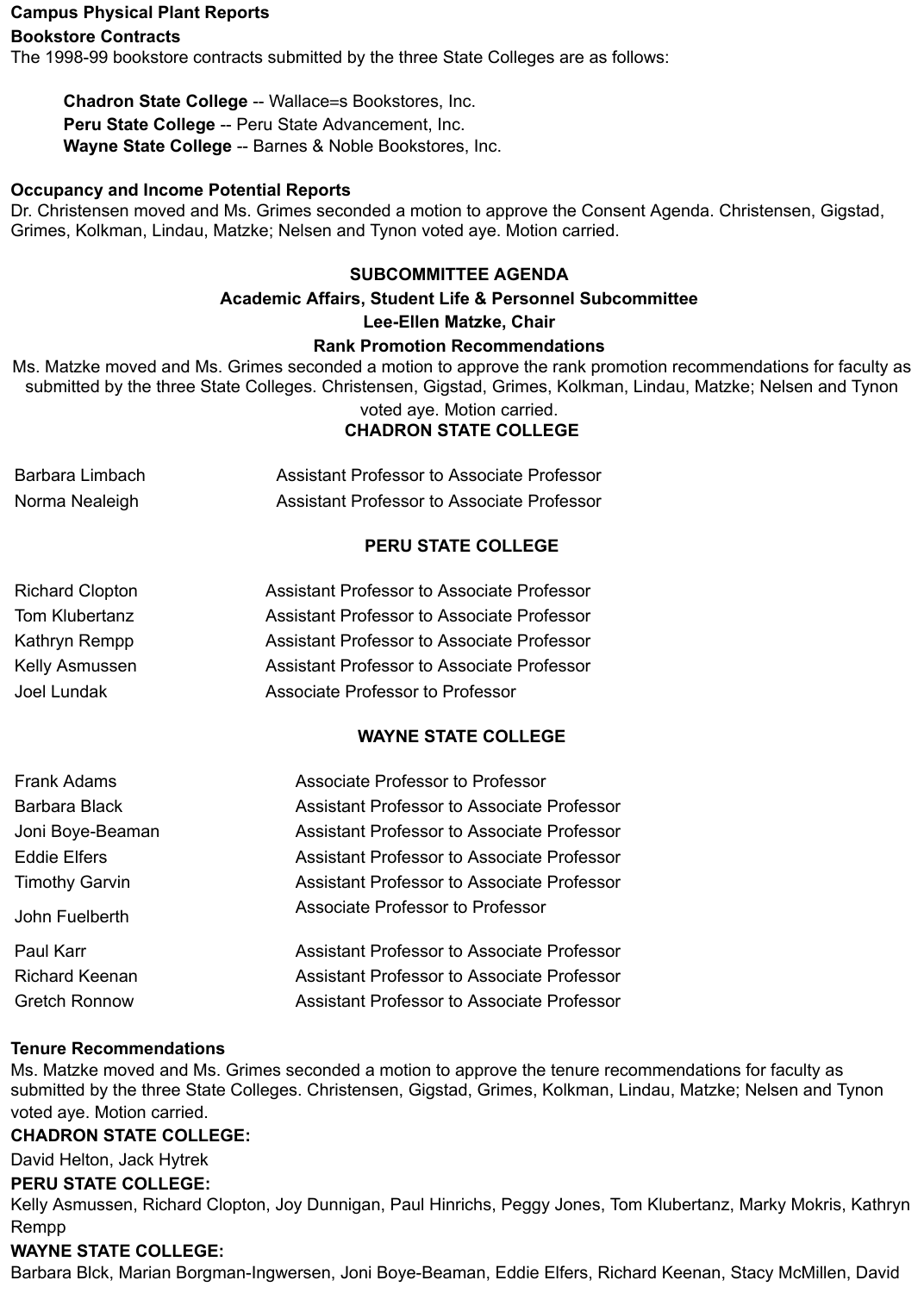Ogden, Gretchen Ronnow, Beverly Soll, Linda Taber, Sharon Thomas

## **1998 Teaching Excellence Award**

Ms. Matzke moved and Ms. Grimes seconded a motion to approve the recommendation of the Academic Affairs Subcommittee for the 1998 Teaching Excellence Award recipient, and submit that recommendation to the Lincoln Foundation for final approval. Christensen, Gigstad, Grimes, Kolkman, Lindau, Matzke; Nelsen and Tynon voted aye. Motion carried.

## **Business Affairs Subcommittee--Budget Fran Grimes, Committee Member**

## **1998-99 Tuition Rates**

Ms. Grimes moved and Dr. Gigstad seconded a motion to approve the 1998-99 tuition rates as follows: Undergraduate Resident -- \$59.50 Graduate Resident -- \$74.50 Undergraduate Non-Resident -- \$119.00 Graduate Non-Resident -- \$149.00 In addition the non-resident scholars rate shall be identical to the undergraduate resident rate. Christensen, Gigstad, Grimes, Kolkman, Lindau, Matzke; Nelsen and Tynon voted aye. Motion carried.

## **1998-99 Capital Improvement Facilities Fee**

Ms. Grimes moved and Dr. Gigstad seconded a motion to approve the 1998-99 Capital Improvement Facilities Fee of \$3.00 per credit hour at each of the State Colleges, to be assessed beginning with the Fall semester, 1998. The proceeds of such fees are to be used for construction, renovation and repair projects at the three State Colleges, as approved by the Board, excluding projects authorized by the Revenue Bond program. At the end of each semester or summer term drop-and-add period, the proceeds will be transferred to the System Office for deposit into the Facilities Fee Trust Fund established for that purpose. Christensen, Gigstad, Grimes, Kolkman, Lindau, Matzke; Nelsen and Tynon voted aye. Motion carried.

## **1998-99 Fee Schedules**

Ms. Grimes moved and Ms. Matzke seconded a motion to approve the fee schedules for 1998-99 as submitted by the State Colleges. Christensen, Gigstad, Grimes, Kolkman, Lindau, Matzke; Nelsen and Tynon voted aye. Motion carried.

#### **1998-99 Salary Policy**

Ms. Grimes moved and Dr. Gigstad seconded a motion to approve the 1998-99 salary policy as follows:

**Faculty (SCEA)**: As per collective bargaining agreement (3.0% across the board for all bargaining unit members with satisfactory performance).

**Unionized Professional Staff (NSCPA)**: As per collective bargaining agreement (3.0% across the board to all bargaining unit members with satisfactory or better performance).

**Unionized Support Staff (NAPE)**: As per collective bargaining agreement (3.0% across the board to all bargaining unit members with satisfactory or better performance).

**Other Professional Staff**: Each campus and the System Office is authorized to provide salary increases equal to 3.0% of its 1997-98 salary base for this specific group of employees, with the increases provided to all employees with a satisfactory performance rating.

**Other Support Staff**: Each campus and the System Office is authorized to provide salary increases equal to 3.0% of its 1997-98 salary base for this specific group of employees, with the increases provided to all employees with a satisfactory performance rating.

In addition, Board Policy 5405 calls for the employer contribution to the retirement plan to increase from 7.0% to 7.25% effective July 1, 1998.

Christensen, Gigstad, Grimes, Kolkman, Lindau, Matzke; Nelsen and Tynon voted aye. Motion carried.

#### **Deficit Requests, Committee=s Recommendations**

The following status report on the Board of Trustee=s Deficit Request for 1997-99 was shared as information:

| <b>STATUS REPORT - 1997-99 DEFICIT REQUEST</b> |                                                |                                                         |                                                                                       |
|------------------------------------------------|------------------------------------------------|---------------------------------------------------------|---------------------------------------------------------------------------------------|
| <b>Item Requested</b>                          | <b>Amount Requested</b><br>1997-98-----1998-99 | Governor=s<br>Recommendation 1997-<br>$98$ -----1998-99 | <b>Appropriations</b><br><b>Committee</b><br>Recommendation 1997- '<br>$98---1998-99$ |
|                                                |                                                | Governor=s deficit                                      |                                                                                       |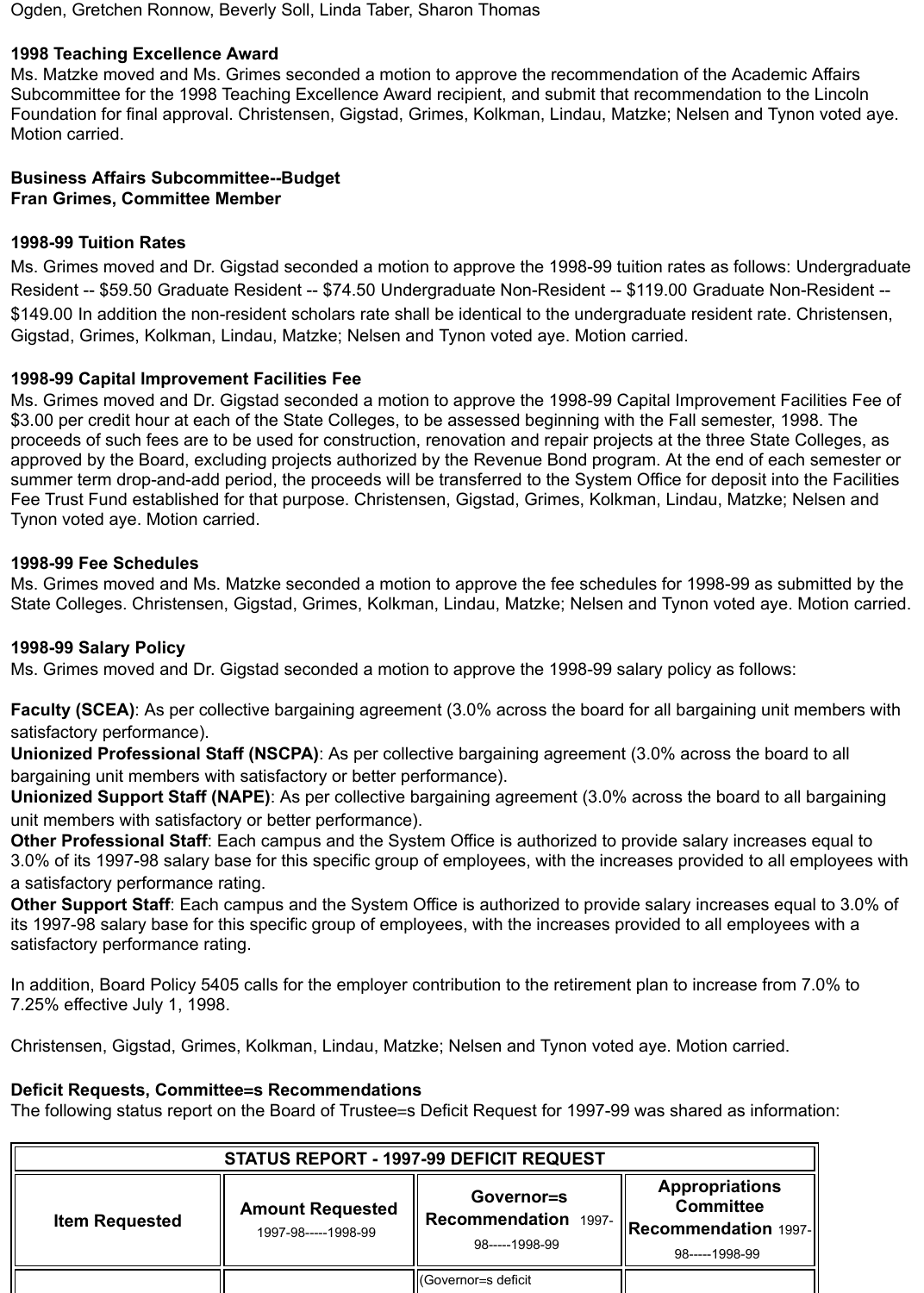| Health insurance increase<br>$\left  \right $ (submitted 1/28/98)                                                                                     | recommendations were submitted<br>to the Legislature before<br>\$168,691<br>notification of the health<br>linsurance rate increase was<br>reived by the System Office.) |                                       | \$168,691                                   |  |
|-------------------------------------------------------------------------------------------------------------------------------------------------------|-------------------------------------------------------------------------------------------------------------------------------------------------------------------------|---------------------------------------|---------------------------------------------|--|
| <b>CSC and WSC --</b><br>linstallation and equipping of<br><b>Technology Classrooms</b>                                                               | $$38,000$ -------\$145,000                                                                                                                                              | $$0$ --------------------------- $$0$ | $$38,000$ ---------------------\$0<br>(CSC) |  |
| WSC-<br>3 FTE additional faculty                                                                                                                      | \$145,800                                                                                                                                                               | $\boldsymbol{\mathsf{s}}$ 0           | \$145,800                                   |  |
| <b>PSC-</b><br>  2 FTE Campus Security Officers                                                                                                       | \$55,652----------------\$55,652                                                                                                                                        | $$55,652$ ---------------\$ 55,652    | $$0$ ----------------------\$0              |  |
| Board of Trustees/Colleges--<br>Restoration of LB 9 funds<br>returned to state to undertake fire<br>and life safety projects on the<br>three campuses | \$532,900                                                                                                                                                               | $\frac{1}{2}$                         | \$527,416                                   |  |
| <b>TOTALS</b>                                                                                                                                         | \$93,652-------------\$1,048,043                                                                                                                                        | $$55,652$ ------------------\$ 55,652 | \$565,416---------------\$314,491           |  |

# **Business Affairs Subcommittee--Physical Plant**

# **Fran Grimes, Chair**

# **Chadron State College, Eleanor Barbour Cook Museum of Geology**

Ms. Grimes moved and Ms. Matzke seconded a motion to accept the report on naming of room and collection to be housed in the Chadron State College Math and Science Building as the AEleanor Barbour Cook Museum of Geology.@ Christensen, Gigstad, Grimes, Kolkman, Lindau, Matzke; Nelsen and Tynon voted aye. Motion carried.

# **Peru State College, Hoyt Science Hall**

Ms. Grimes moved and Dr. Gigstad seconded a motion to authorize Peru State College to initiate procedures, as outlined in Board Policy #8066, for selecting an architectural firm to prepare a Program Statement for the renovation of the Hoyt Science Hall facility on the Peru State College campus. Following discussion by the Board, Dr. Christensen offered an amendment to the motion to proceed in two phases: phase one being an Academic Program Statement, and phase two where it=s applied to any specific building, that that be coordinated with the Postsecondary Coordinating Commission so that if the Commission needs the specific facility application then we can proceed with it, if they don=t then we can stop it at that point. The amendment was seconded by Ms. Matzke. Christensen, Gigstad, Grimes, Kolkman, Lindau, Matzke; Nelsen and Tynon voted aye to amending the motion. Motion carried. Christensen, Gigstad, Grimes, Kolkman, Lindau, Matzke; Nelsen and Tynon voted aye on the amended motion. Motion carried.

# **Wayne State College, Studio Arts Building**

Ms. Grimes moved and Dr. Gigstad seconded a motion to approve the request by Wayne State College to participate in the State Master Lease Program in the amount of \$250,000 to meet the cash flow needs of the Studio Arts Building renovation project. Funds to pay back the Master Lease Program will come from the Wayne State Foundation. Christensen, Gigstad, Grimes, Kolkman, Lindau, Matzke; Nelsen and Tynon voted aye. Motion carried.

#### **Business Affairs Subcommittee--Revenue Bond Al Gigstad, Chair**

#### **1998-99 Food Service Contracts**

Dr. Gigstad moved and Ms. Matzke seconded a motion to approve 1998-99 food service contract recommendations submitted by the State Colleges as follows:

**Chadron State College** -- Chartwells

**Peru State College** -- Sodexho Management Services

#### **Wayne State College** -- Chartwells

Christensen, Gigstad, Grimes, Kolkman, Lindau, Matzke; Nelsen and Tynon voted aye. Motion carried.

#### **1998-99 Room and Board Rates**

Dr. Gigstad moved and Ms. Grimes seconded a motion to approve the 1998-99 room and board rate proposals as submitted by all three State Colleges. Christensen, Gigstad, Grimes, Kolkman, Lindau, Matzke; Nelsen and Tynon voted aye. Motion carried.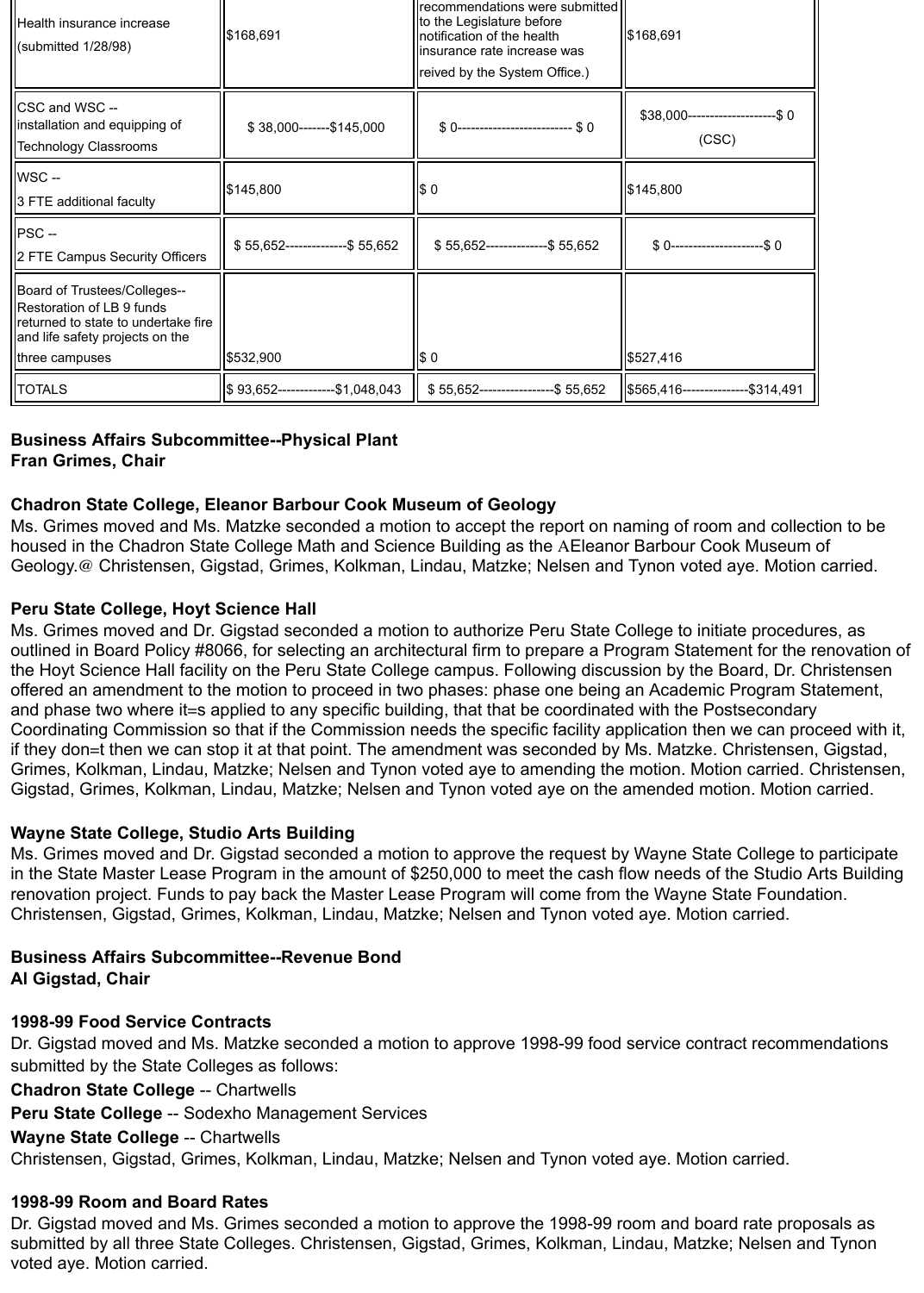# **Contingency Maintenance Requests**

Dr. Gigstad moved and Ms. Grimes seconded a motion to approve the resolutions authorizing the State Colleges to spend surplus funds for Contingency Maintenance Projects on their campuses as follows:

**Chadron State College** -- \$443,000

**Peru State College** -- \$75,000

**Wayne State College** -- \$400,000

Christensen, Gigstad, Grimes, Kolkman, Lindau, Matzke; Nelsen and Tynon voted aye. Motion carried.

# **RECESS 9:30-9:45**

## **INFORMATION ITEMS**

# **State of Legislative Bills**

Dr. Krause distributed a summary of funding provided to the State Colleges as specified in the following legislative bills:

#### **LB 386**

| Source                                                                    | 1997-98   | 1998-99     | 1999-00   | <b>Total</b>           |  |  |
|---------------------------------------------------------------------------|-----------|-------------|-----------|------------------------|--|--|
| <b>CSC--Miller Hall Renovation</b>                                        |           |             |           |                        |  |  |
| <b>State Building Fund</b>                                                | \$560,000 | \$1,921,910 | \$0       | \$2,481,910            |  |  |
| <b>CSC--Theater Fly Mechanism Replacement</b>                             |           |             |           |                        |  |  |
| <b>State Building Fund</b>                                                | \$165,000 | \$0         | \$0       | \$165,000              |  |  |
| <b>WSC--Connell Hall Renovation</b>                                       |           |             |           |                        |  |  |
| <b>State Building Fund</b>                                                | \$240,000 | \$3,340,000 | \$683,100 | $\frac{1}{3}4,263,100$ |  |  |
| <b>WSC--Studio Arts Facility Renovation</b>                               |           |             |           |                        |  |  |
| <b>Private Donations</b><br>Use of State Master Lease<br>Purchase Program |           |             |           | \$1,345,000            |  |  |
| Board/CSC--NEB*SAT Classroom Audio Improvements                           |           |             |           |                        |  |  |
| <b>State Building Fund</b>                                                | \$5,500   | \$0         | \$0       | \$5,500                |  |  |
| <b>Board/WSC--NEB*SAT Classroom Automation</b>                            |           |             |           |                        |  |  |
| <b>State Building Fund</b>                                                | \$16,770  | \$0         | \$0       | \$16,770               |  |  |
| <b>CSC--Burkhiser Renovation</b>                                          |           |             |           |                        |  |  |
| LB309/State General Funds                                                 | \$490,120 | \$490,120   | \$0       | \$980,240              |  |  |
| <b>CSC Facilities Fee</b>                                                 | \$225,512 | \$225,511   | \$0       | \$451,023              |  |  |

# **LB 1100**

Beginning on July 1, 1999 and ending June 30, 2009, the State College Facilities Program Fund shall receive an annual appropriated amount of not-less-than \$400,000 to accomplish only the maintenance, repair and renovation projects listed in the bill. Undisbursed appropriations balances shall be reappropriated each year until the year June 30, 2012. Total appropriations shall not exceed \$4,000,000.

Beginning with July 1, 1999 and continuing through June 30, 2009, the Board of Trustees are to provide matching funds on a one-to-one basis, up to \$400,000 per year for a total of \$4,000,000.

The Coordinating Commission must approve all proposed projects that will have a cost in excess of \$225,000 OR those that would incur an increase in annual operating expenditures of over \$55,000.

The Board of Trustees shall provide a semiannual progress report to the LB 309 Task Force on the status of each project authorized by LB 1100.

The Board of Trustees may enter into a long-term contract to implement the projects and provide for the long-term payment of the cost of the projects. Such contract shall not extend beyond July 15, 2011 nor exceed the repayment capabilities implicit in the funding streams authorized by the bill.

The Board of Trustees is authorized to spend interest earnings from any fund created by LB 1100 for the purposes stated in the act. Any appropriated amounts or any matching funds which are in excess of amounts required to meet the debt service, and any interest earnings derived from the reserve funds or any other funds created under the authority provided for in any contract authorized by the bill, shall be accumulated and applied toward early retirement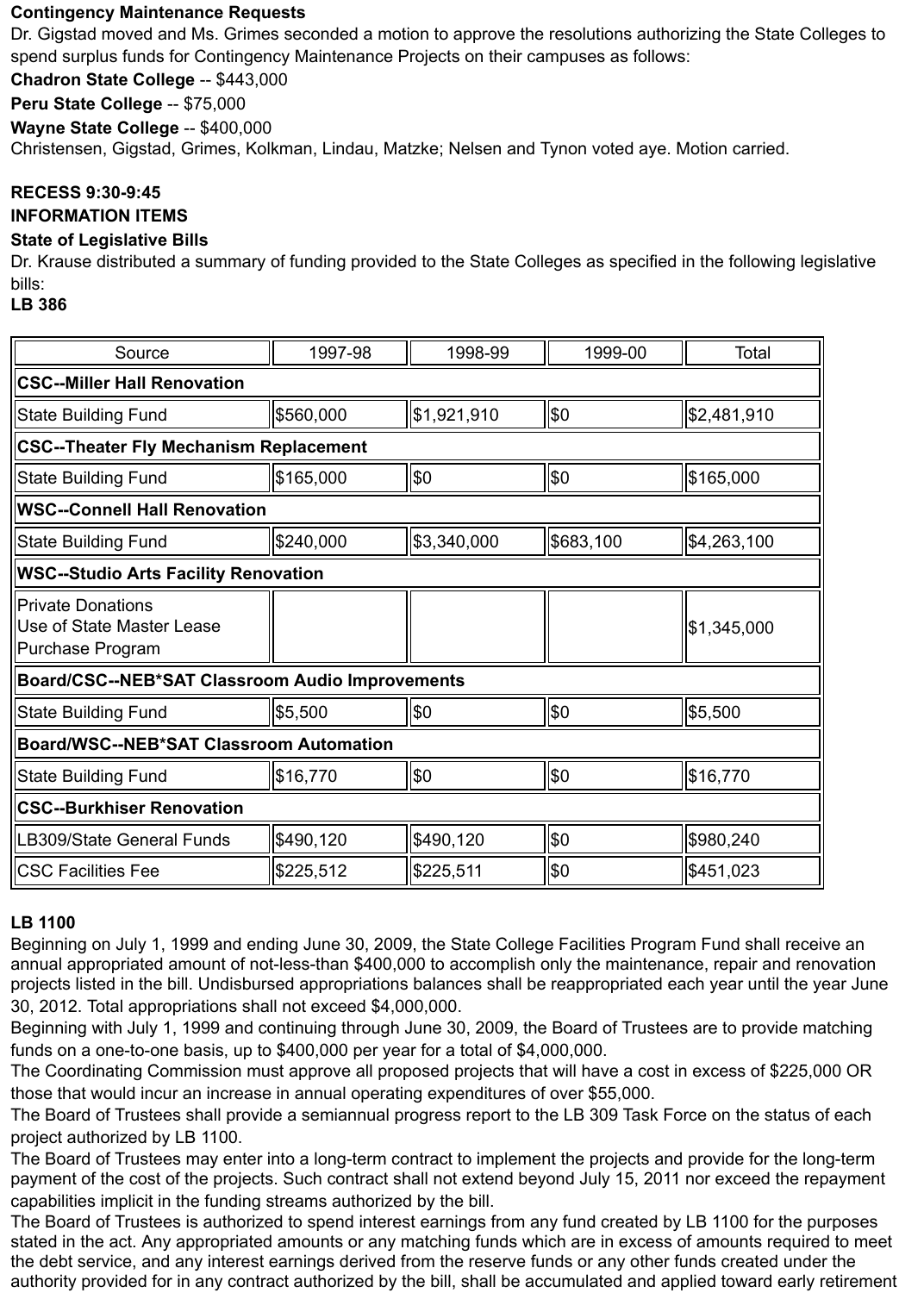of debt as authorized under the indenture.

# **LB 1108**

**Section 57** appropriates \$527,416 to the Board of Trustees for FY 97-98 to be used on all three State College campuses to eliminate fire and life safety deficiencies, eliminate facility accessibility barriers, and other projects of renewal work as defined in State Statute Section 85-173. The following projects were submitted in the deficit budget request as possible projects for which these funds would be used:

Chadron State College - Air quality corrections in Math/Science Building-------\$187,000 Peru State College - Fire alarm systems in four classroom buildings---------------110,000 Peru State College - ADA modifications in five classroom buildings-------------------42,000 Wayne State College - Fire and life safety projects in ten classroom buildings-119,600 Wayne State College - ADA modifications in ten classroom buildings---------------74,300 TOTAL-----------------------------------------------------------------------------------------------------\$532,900

**Section 153** also contains language that directs the University of Nebraska and the State Colleges to cooperate with the Coordinating Commission in developing comprehensive facilities plans and a statewide facility information base, including facilities utilization information. The report must be submitted to the Coordinating Commission by July 1, 1999 with a copy also being submitted to the Building Renewal Task Force for review.

NOTE: On March 31, 1998, Governor Nelson line-item vetoed the \$527,416 appropriated in LB 1108 by the Appropriations Committee. The Appropriations Committee plans to override the veto.

**LB 1138**

**Section 1** appropriates the following funds to the Board of Trustees for Miscellaneous Renewal Projects (as defined by RRS, Section 81-173) at Peru State College:

State Building Fund

1998-99 1999-2000 \$440,000 \$200,000

**Section 2** appropriates the following funds to the Board of Trustees for the Hoyt Science Hall Renovation and Classroom Addition Project at Peru State College: State Building Fund

> 1998-99 1999-2000 \$1,785,350 \$1,785,350

The expenditure of these fund is subject to approval of the project by the Coordinating Commission.

**Section 3** states that prior to consideration of the project proposal, the Coordinating Commission must undertake and complete a study with the following elements:

1) Role and mission of and academic offerings provided by Peru State College

2) Educational and service needs of students who attend Peru State College

3) Peru State College enrollment, retention, graduation, and related data and trends

4) Costs of educating students at Peru State College

5) Condition and utilization of current facilities and needs for renewal, renovation and remodeling of existing facilities at Peru State College

6) Employment and economic development needs of southeast Nebraska

7) The need for a residential, public, four-year college in southeast Nebraska

8) The extent of services which are currently provided or which may potentially be provided in southeast Nebraska by postsecondary educational institutions other than Peru State College

9) Potential modifications to the role and mission of and academic offerings provided by Peru State College

10) Capital and operating costs implications related to subdivision (9) of this section

11) Effectiveness of alternative means of academic program delivery

12) Impact upon other educational institutions relating to any modifications to the role and mission of and academic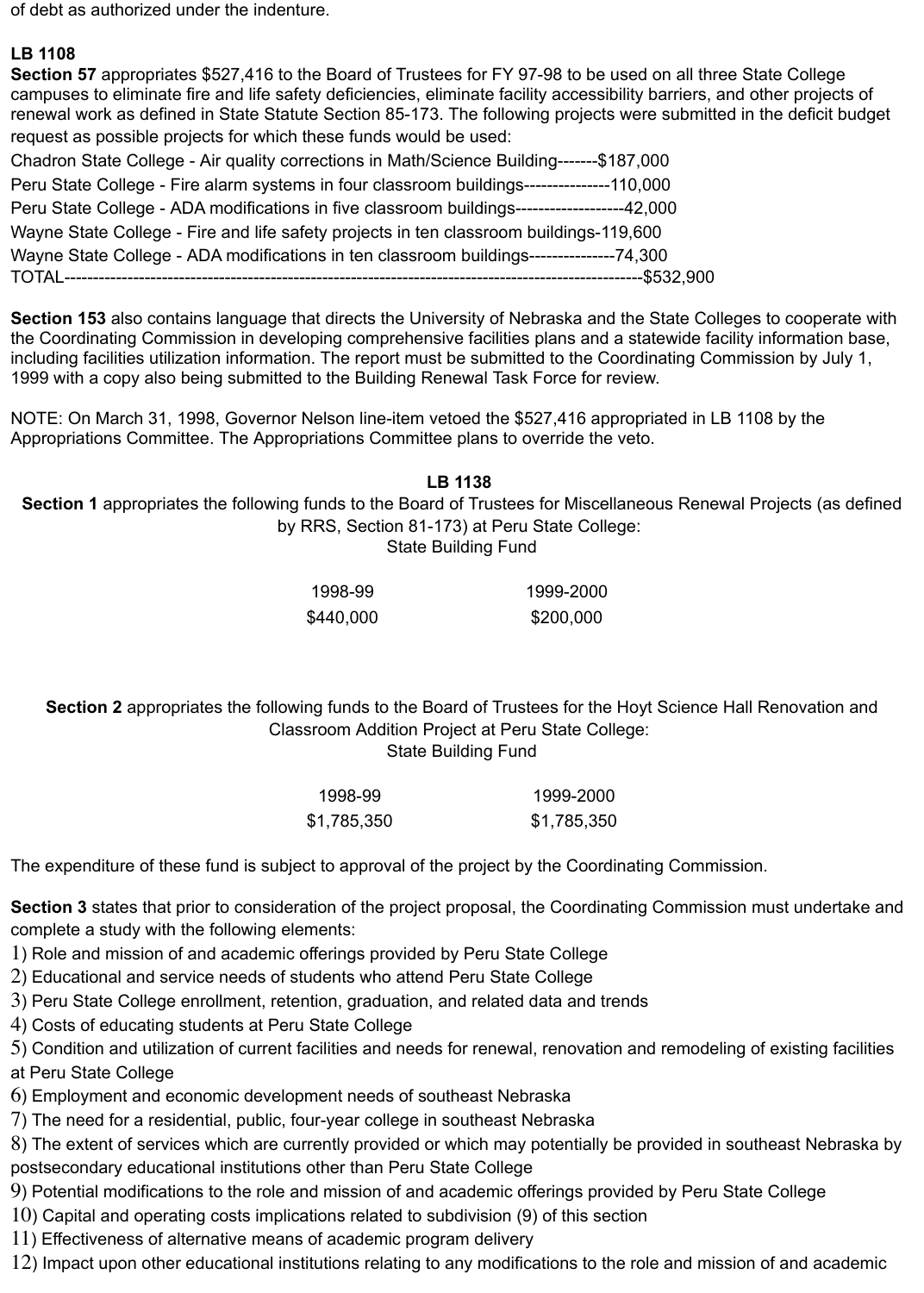offerings provided by Peru State College

13) Statutory or other revisions which may be necessary relating to any modifications to the role and mission of and academic offerings provided by Peru State College

14) A reasonable time line and process for implementation of any modifications to the role and mission of and academic offerings provided by Peru State College

The Coordinating Commission is to report its findings to the Governor and Legislature on or before December 1, 1998.

**Section 4** appropriates \$60,000 to the Coordinating Commission to aid in carrying out the provisions stipulated in Section 3.

Dr. Krause concluded by saying that the Board will need to request proposals from underwriters for the LB 1100 bonds, and from firms to serve as trustee for the bonds which are to be issued through the Nebraska State Colleges Facilities Corporation. The selection process was delegated to the Business Affairs Subcommittee, which will bring recommendations on those two items to the June Board meeting. The subcommittee members will also review the campus project priorities prior to the May meeting and, at a later date, provide their recommendation on the distribution of the bond proceeds.

## **Peru State College Study**

A tentative schedule for the Coordinating Commission=s study regarding Peru State College was shared with Board members. An RFP will be released April 10, the contractor=s presentation to the Commission is scheduled for June 11, with the final report submitted to the Governor December 1.

## **Health Insurance Options**

Due to an anticipated 10% increase in health insurance premiums for 1998-99, the System Office has been pursuing alternative plans with the current carrier, Blue Cross-Blue Shield of Nebraska. Dr. Schultz presented information to the Board regarding the proposed APreferred@ \$0 Deductible PPO Plan. Action will be taken at the May Board meeting to adopt the APreferred@ Plan as an option to the current AClassic@ \$100 Deductible Plan. Because benefits are a negotiable item with the unions, it was suggested that State College employees could be given the option to voluntarily change to the APreferred@ Plan for 1998-99.

#### **Presidents and Student Trustee Reports**

Dr. Mash reported, in the absence of Mr. Muhs, that Wayne State College recently hosted a regional meeting of the Habitat for Humanity. College representatives from four states were in attendance to develop leadership skills in the fight to eliminate substandard housing. He also announced that the Wayne State Spring Faculty Meeting would be held April 16 to conclude a very successful year, and that Connell Hall renovation will begin following the May commencement ceremonies. Dr. Mash expressed his appreciation to Dr. Krause and Board members on their efforts during this very productive legislative session.

Ms. Nelsen reported that Chadron State College is planning for their Spring Days event. She also announced that the Student Senate has elected their 1998-99 officers. One issue of interest is the student-proposed recommendation to implement a plus/minus grading system. The proposal will soon be submitted to Dr. Rankin. Students have also expressed a concern that book prices will increase due to the recent change in bookstore contracts.

Dr. Rankin responded by saying that Nebraska Bookstore, while no longer the contractor of record, is planning to open a store in downtown Chadron, which may result in competitive pricing. He also reported that the annual Scholastic Competition was recently held on the Chadron State College campus and the Distinguished Service Award was presented last week to Jack McBride for his years in service to distance learning development. Dr. Rankin also announced that plans are being developed for Chadron=s participation in the Western Governor=s University.

Mr. Tynon reported that Peru State College Student Senate elections have also taken place. Personally, he is completing the last few weeks of student teaching in math and as a track coach, and looking forward to graduation. He thanked the Board members for the experience of serving with them during the past year.

Dr. Burns thanked the Board and Dr. Krause on behalf of Peru State College for their support of LB 1100 and today=s action regarding the Hoyt Hall program statement. He recently attended a meeting with Dr. Krause at the Coordinating Commission to review information to be gathered during their study of Peru State College. Dr. Burns announced that the Peru State College economic development coordinator has been working with Johnson county representatives to develop a similar position for the county with possible student internships in the future. Support is also being given to Tecumseh as a potential site for the state=s new prison. He also reported that the campus is beginning to prepare for accreditation visits scheduled for 2000-2001.

Following the reports, Mr. Kolkman suggested that a future Board workshop should include discussion of the proposed